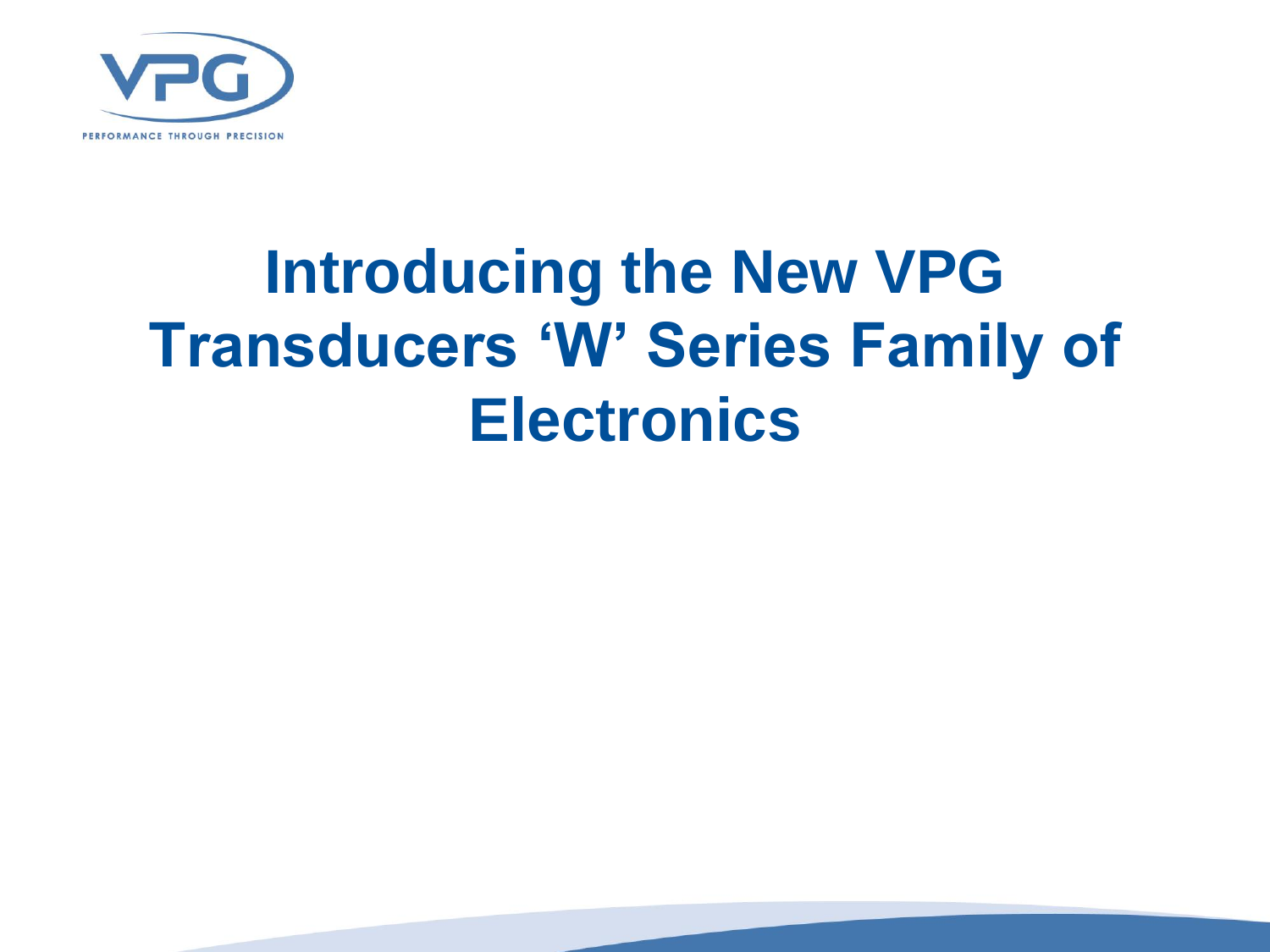VPG Transducers



### **'W' Series Family — Introduction**



WT1 – cost-effective DIN rail mounted Indicator.





WT2 – modified WT1 with PROFITBUS/Ethernet output options.

WG3 – safeguard to prevent overload of weighing machines.



WT14 – DIN rail mounted Indicator with high functionality.



WT15 – panel mounted Indicator with smart touch screen and microprocessor.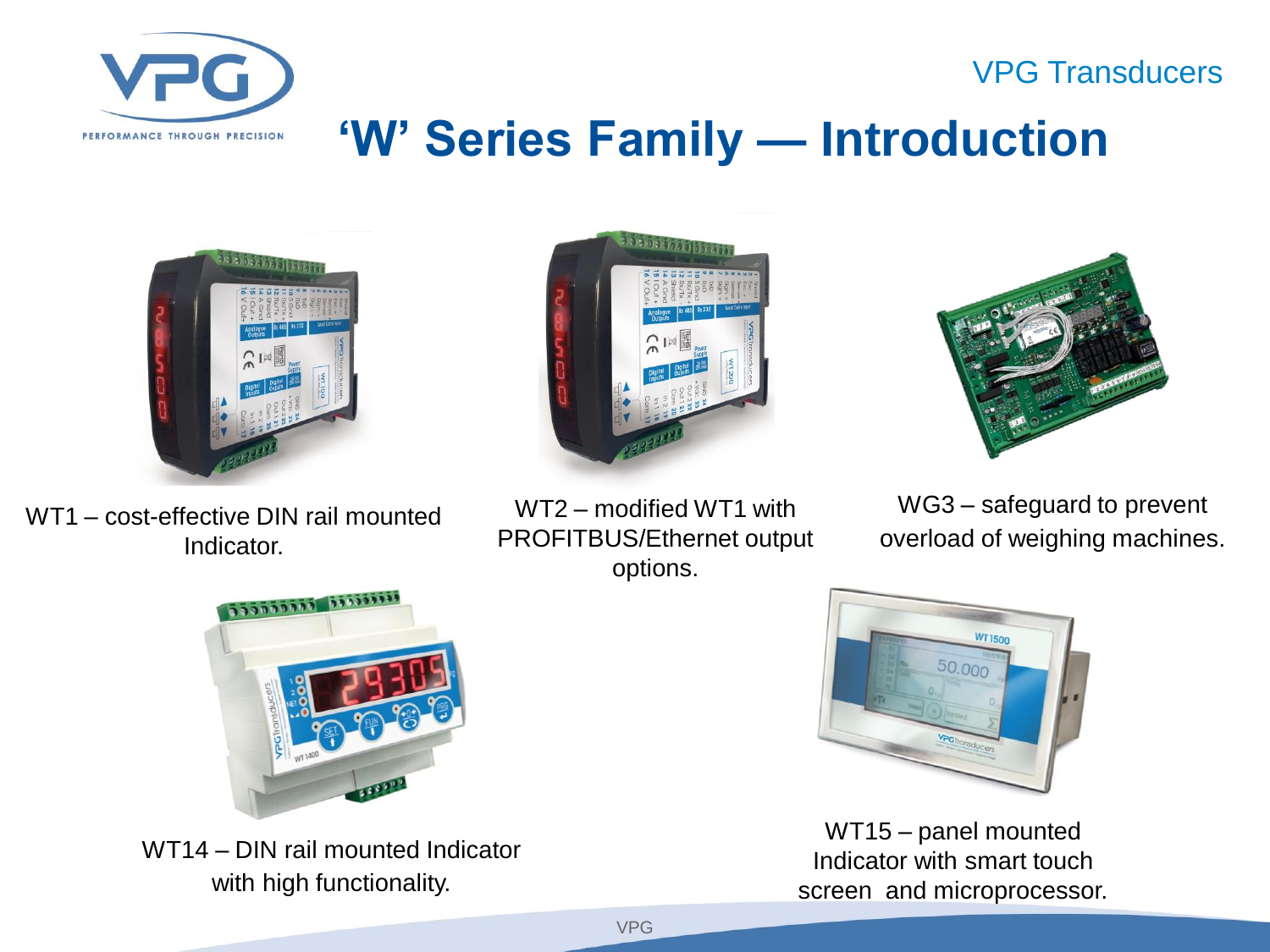

# **'W' Series Family — Analysis**

- 5 New models added to our Electronic portfolio.
- There is a market need for different mounting options for use in different applications. Until now our most of indicators could only be wall or desktop mounted, and only one could be panel mounted. We can now offer DIN rail mounted Indicators for mounting in enclosures.
- Usable in both safe environments and hazardous environments that require ATEX certification.
- Models vary in price for different budgets.
- 'Plug and Play': easy to install and replaceable if they sustain damage.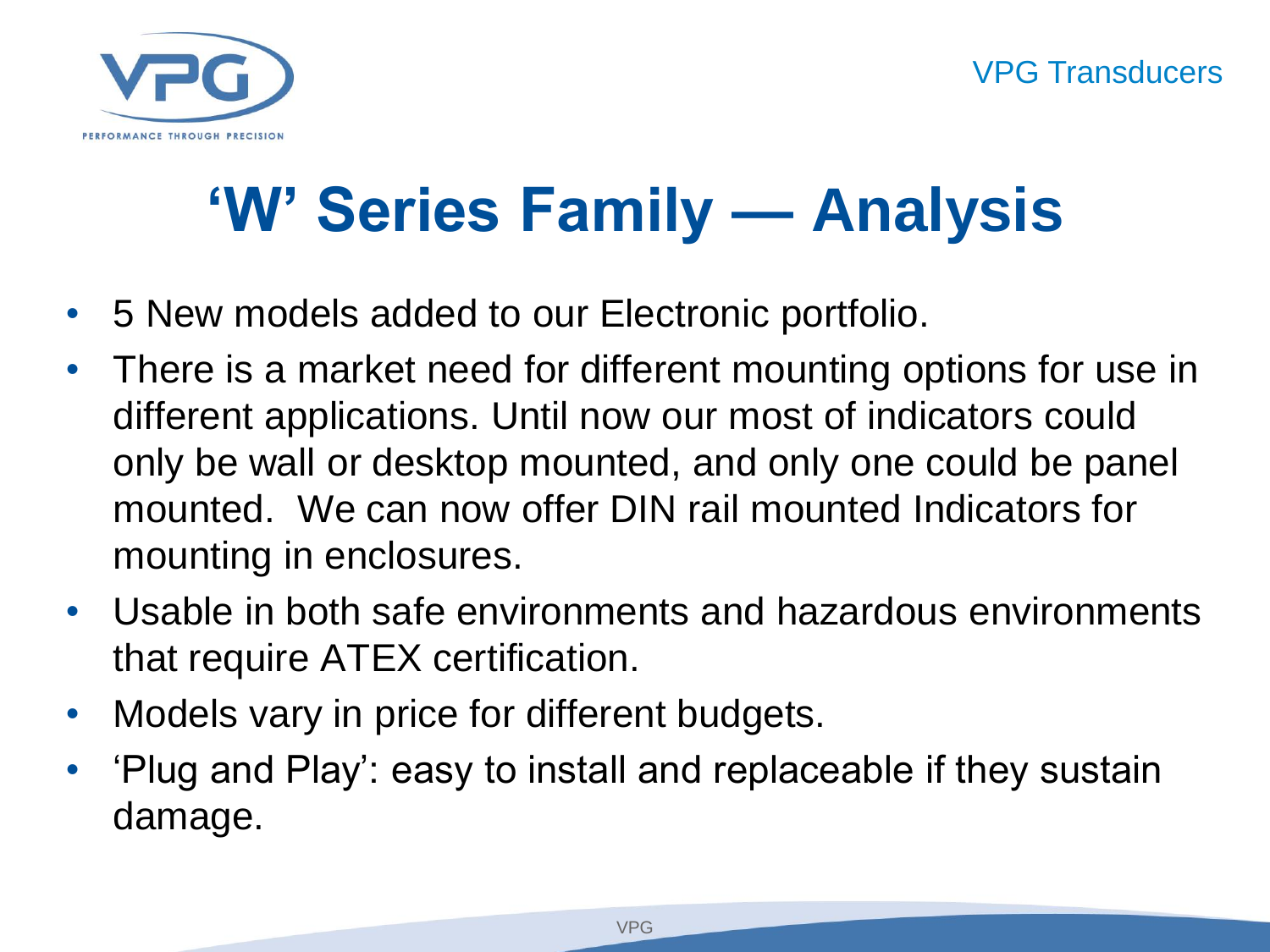

### **'W' Series Family — Analysis (Continued)**

- Installable in Ex d rated enclosure cabinet: such cabinet setups often have additional surge protection to protect the Models.
- WT15-A is ATEX certified with optional analogue output.
- Any sales inquiry from Italy must be re-directed to the marketing team using the vtmarketing@vpgsensors.com email address.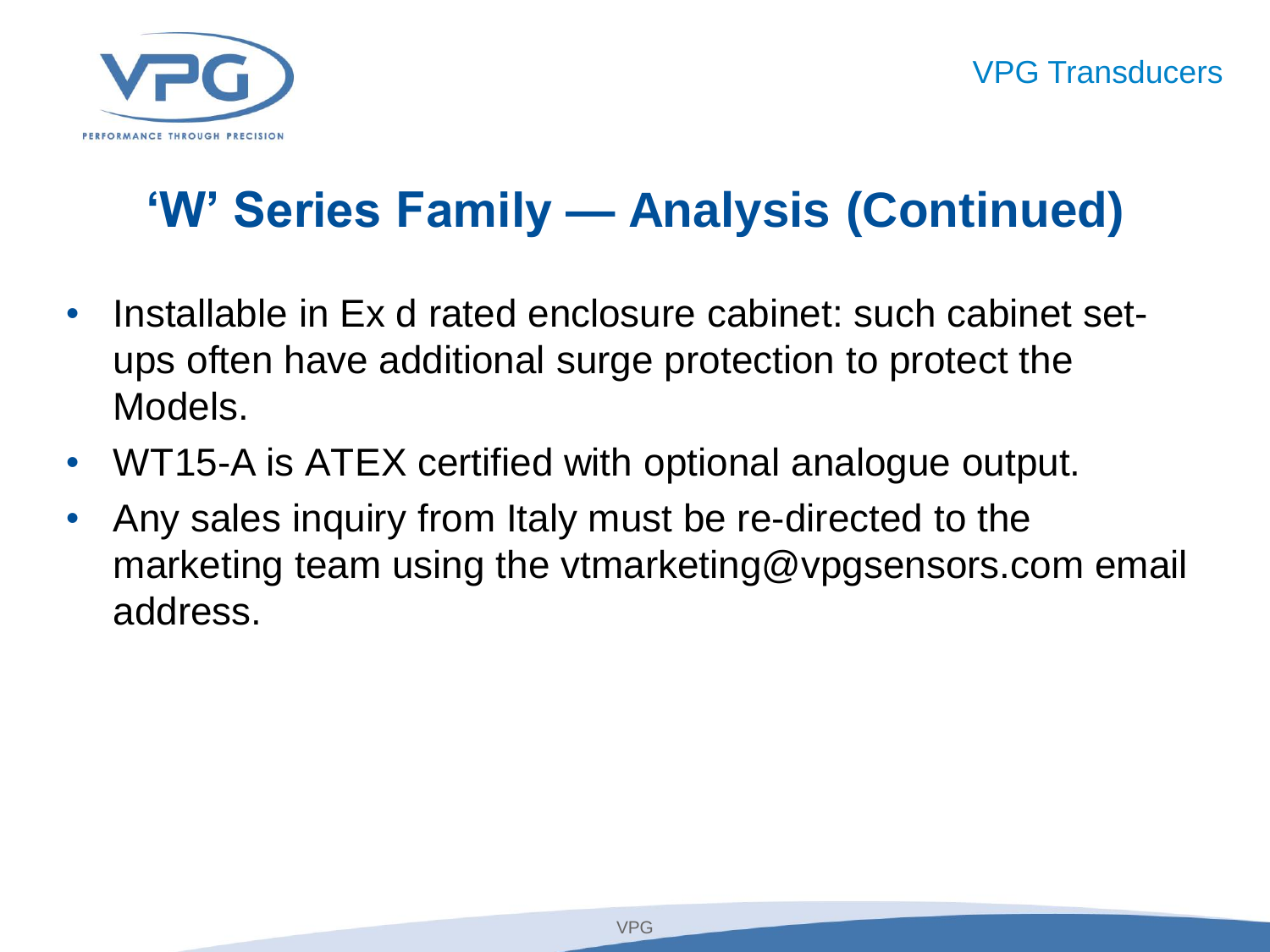#### VPG Transducers



## **'W' Series Family — General Specifications**

| <b>Model Name</b> | Is an Indicator?                           | <b>Installation Type</b> | <b>Display Type</b>    | Is suitable for ATEX environment?* | Maximum No. of (350 $\Omega$ ) Load cells |  |  |
|-------------------|--------------------------------------------|--------------------------|------------------------|------------------------------------|-------------------------------------------|--|--|
| WT1               | Yes                                        | DIN Rail Mount           | <b>LED</b>             | No                                 |                                           |  |  |
| WT <sub>2</sub>   | Yes                                        | DIN Rail Mount           | LED                    | No                                 |                                           |  |  |
| <b>WT14</b>       | Yes                                        | <b>DIN Rail Mount</b>    | LED                    | <b>No</b>                          |                                           |  |  |
| <b>WT15</b>       | Yes                                        | Panel Mount              | Smart touch screen LCD | Yes                                |                                           |  |  |
| WG3               | No - Model is an Electronic Overload Guard | <b>DIN Rail Mount</b>    | <b>LED</b>             | No                                 |                                           |  |  |

\*Models are not independently ATEX approved. But they can be used in an ATEX environment when mounted in an ATEX approved enclosure.